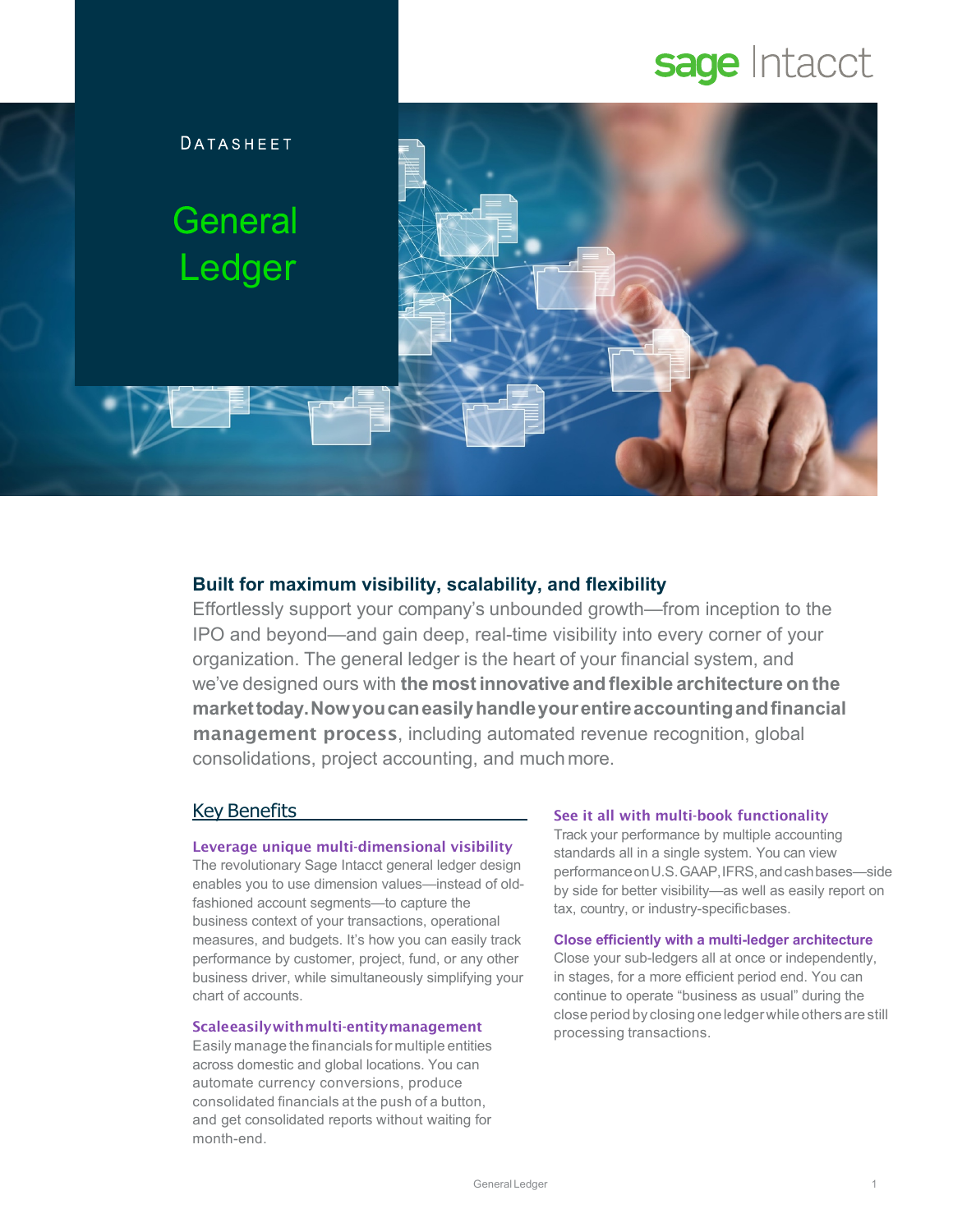

*Dimensions add contextual information to transactions and simplify your chart of accounts.*

## Key Features

#### Modern architecture Multi-ledger architecture:

Manage the close process with sub-ledgers you can close independently.

#### Real-time posting:

Get up-to-date visibility with transactions that post in real-time to both the sub-ledgers and general ledger.

#### Streamlined chart of accounts:

Use general ledger dimensions to reduce the number of accounts you manage while retaining visibility as your business changes.

#### Multi-entity architecture:

Growintoanybusinessstructurewithageneral ledger that provides both visibility and flexibility for managing domestic and globalentities.

### **Transaction definitions:**

Visually configure business process document workflows to control how transactions post to the accounts you specify.

## Multi-dimensional generalledger Pre-builtdimensions:

Capture and store the business context for every transaction, budget, and measure in the general ledger with prebuilt dimensions for project, customer, location, department, vendor, item, employee, and class.

#### **User-defined dimensions:**

Capture and store additional business context for eachtransaction,budget,andmeasurewithuserdefined dimensions.

## Required dimension values:

Ensure data quality by making dimension values mandatory for transactions that post to specified accounts.

#### Auto-populated dimension values:

Simplify data entry and improve accuracy by autopopulating values for specified dimensions based on values of other dimensions.

#### Multi-book general ledger **Multiple pre-defined books:**

Set up Sage Intacct General Ledger as cash, accrual, or both; every transaction automatically posts to the correct book enabling, for instance, accrual-based firms to more clearly see the impact of cash transactions.

#### **User-defined books:**

Create additional books that support reporting by different standards—from IFRS and local GAAP to industry-specific ones.

#### Side-by-side multi-book reporting:

Create reports that span books to show comparative performance by different bases.